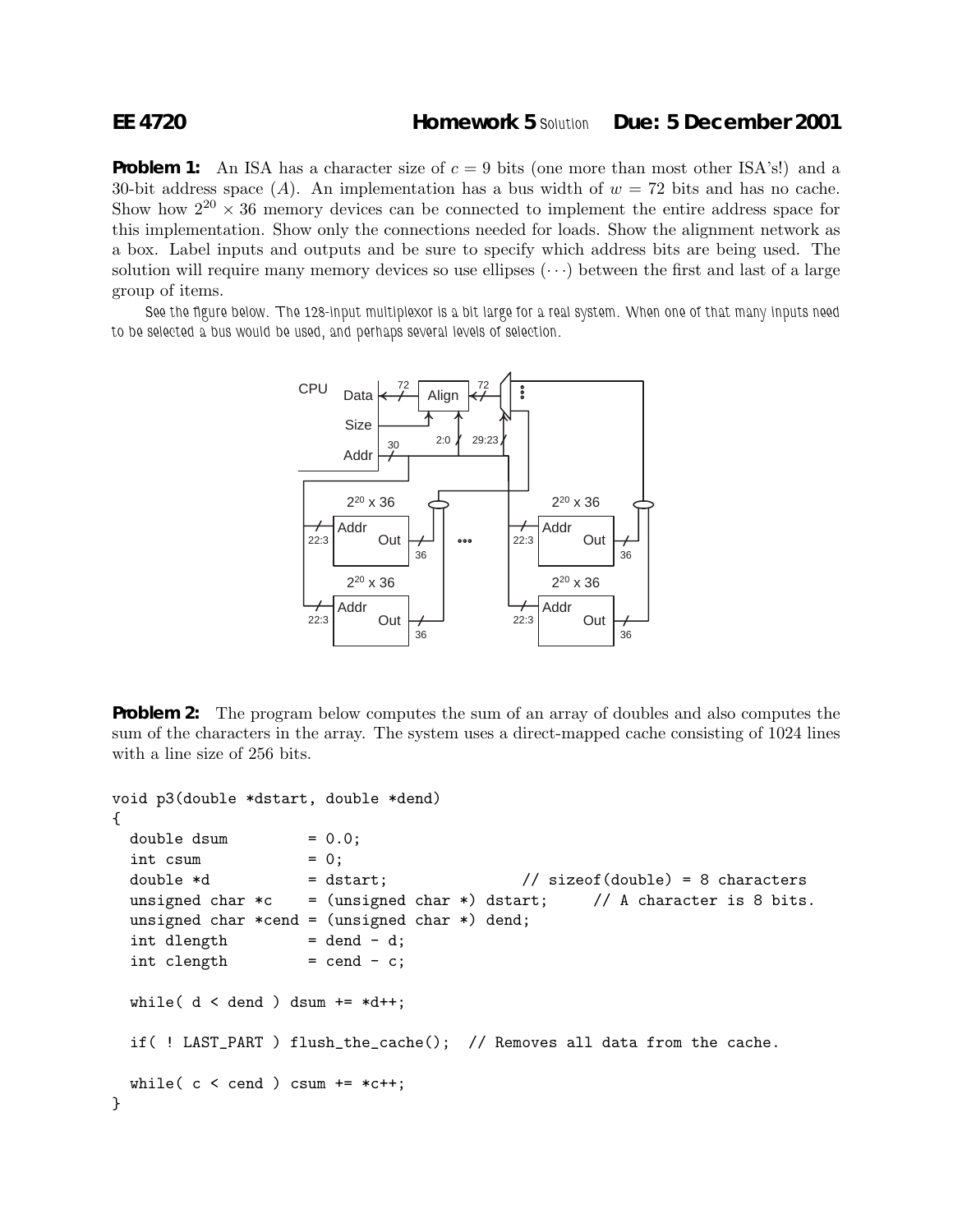When the procedure is called none of the data in the array is cached. When answering the questions below consider only memory accesses needed for the array (double or character). Assume that the number of iterations is some convenient number, except zero of course.

*Note: Though they both access the same amount of data the number of iterations of the two loops are different. The first while loop is equivalent to:* for(i=0; i<dlength; i++) dsum = dsum + dstart[i];

(*a*) What is the hit ratio for the first while loop? Assuming the cache is flushed (emptied) between the two while loops, what is the hit ratio for the second while loop?

Line size is 256 bits, which is  $\frac{256}{8} = 32$  characters or  $\frac{32}{8} = 4$  doubles. The first loop sequentially loads doubles; *the first access to a double on a line will miss, the next three will hit, and so on. The hit ratio for the first loop is thus*  $\frac{3}{4}$   $=$  .75. The second loop sequentially loads characters, the first access to a character on a line will miss, the subsequent  $31$  will hit, followed by 1 miss, etc. The hit ratio is thus  $\frac{31}{32} = .96875$ .

(*b*) Consider a single-issue (one-way) statically scheduled system in which the pipeline stalls on a cache miss. The cache miss delay is 1000 cycles. Roughly how does the time needed to execute the two loops compare? Assume that when there's a cache hit the time needed for one iteration is the same for both loops.

The first loop iterates  $\mathtt{dlength}$  times, and so it will encounter  $\frac{1}{4}\mathtt{dlength}$  misses. The total time waiting for misses will be  $1000\frac{1}{4}$ **dlength** cycles.

The second loop iterates  ${\tt clength}$  times, and so it will encounter  $\frac{1}{32}{\tt clength}$  misses. The total time waiting for misses will be  $1000\frac{1}{32}$ **clength** cycles.

*Though there is no way to determine how large* dlength *and* clength *are from the code above there relative sizes can be determined:* clength = 8dlength*, because a double is eight characters.*

 $S$ ubstituting, the second loop spends  $1000\frac{1}{32}8$ d $1$ e ${\rm ngt}$ h cycles waiting for misses, the same as the first loop.

*Assuming the time needed to execute instructions is small compared to the time spent waiting for misses, the two loops take about the same amount of time.*

(*c*) Consider a single-issue (one-way) dynamically scheduled system with perfect branch and branch target prediction, a non-blocking cache, and a reorder buffer that can hold sixteen iterations of the while loops. The miss delay is still 1000 cycles however assume that for cache misses there is an initiation interval of one cycle so that the data for misses at  $t = 0$  and  $t = 1$  will arrive at  $t = 1000$ and  $t = 1001$ , respectively. Now how do the two loops compare?

*Sixteen iterations of the first loop covers four lines. When the ROB fills the cache will be working on four misses, the system will stall for a bit less than 1000 cycles, the sixteen iterations will finish and the ROB will fill with the next 16* iterations. The total time spent waiting for misses here is about  $1000\frac{1}{16}$ dlength cycles, about one quarter the time in *the statically scheduled system.*

*When the second loop encounters a miss the ROB will fill with the next 15 iterations, all of which access the line that has missed. As a result the cache will be working on only one miss at a time. The total time spent waiting for misses is therefore unchanged and so the first loop is about four times faster than the second.*

(*d*) Suppose the cache is not flushed before the second while loop executes. What is the smallest value of dlength (dee, not cee) for which the hit ratio of the second loop is less than 1.0?

*Since both loops access the same data, the second loop can potentially have a 100% hit ratio. The hit ratio of the second loop is less than 100% when a later iteration of the first loop replaces data brought in by an earlier iteration.*

The cache capacity is  $1024 \times 32 = 2^{10+5} = 2^{15}$  characters. The corresponding number of doubles is  $\frac{1}{8}2^{15} =$  $2^{-3}2^{15} = 2^{12}$ . If dlength  $= 2^{12} + 1$  the last iteration of the first loop would replace the line in the cache loaded on the first iteration. As a result, the first iteration of the second loop would miss. (Were  $\text{dlength} = 2^{12}$  the second *loop would not miss.)*

**Problem 3:** The SPARC V9 program below adds an array of integers. (See <http://www.ece.lsu.edu/ee4720/samv9.pdf> for a description of SPARC V9.) Except for